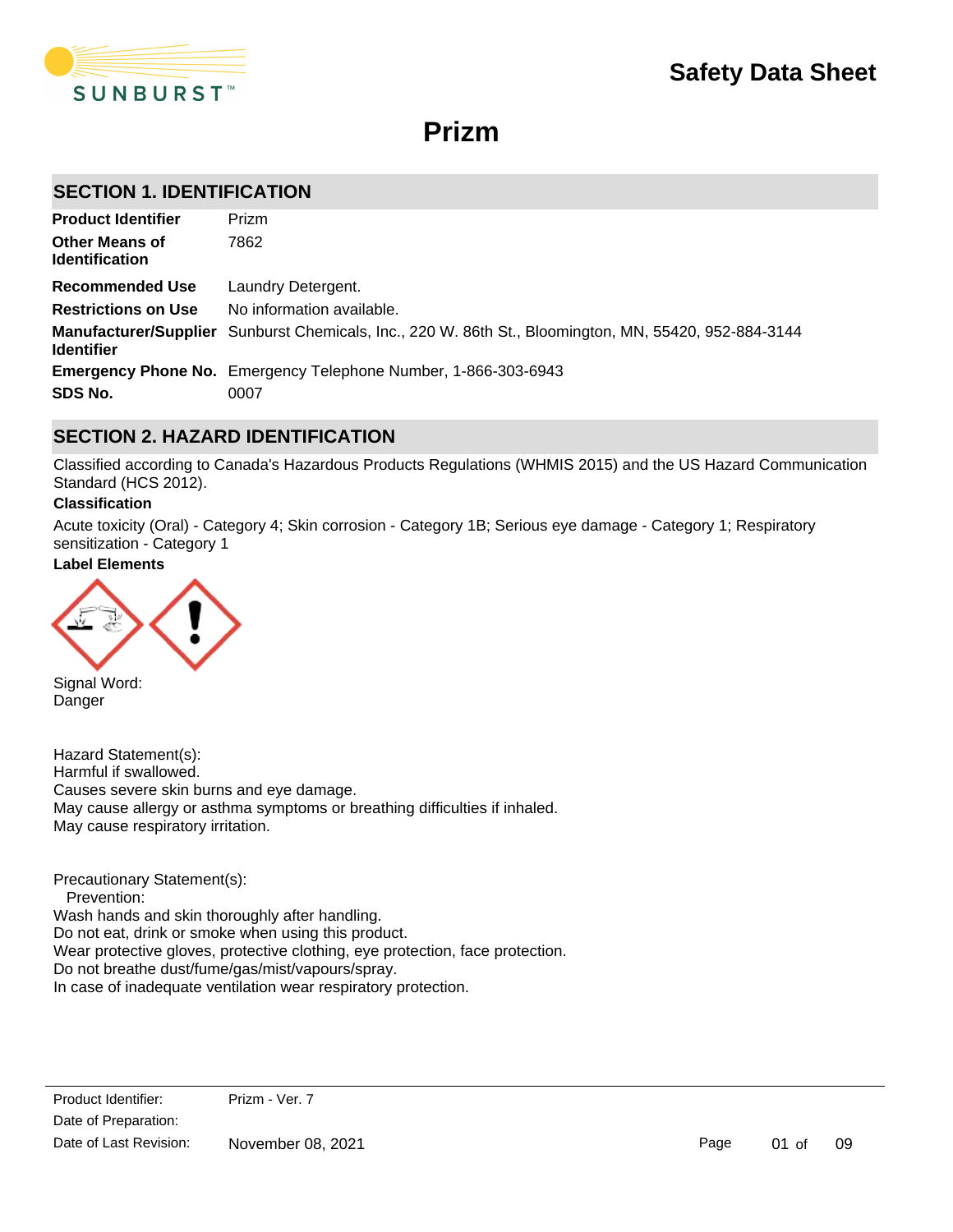General advice Immediately call a POISON CENTRE or doctor.

Eyes

IF IN EYES: Rinse cautiously with water for several minutes. Remove contact lenses, if present and easy to do. Continue rinsing. Immediately call a POISON CENTRE or doctor.

**Skin** IF ON SKIN: Wash with plenty of water. Take off contaminated clothing and wash it before reuse. If skin irritation occurs: Get medical advice/attention.

Inhalation

IF INHALED: Remove person to fresh air and keep comfortable for breathing. Call a POISON CENTRE or doctor if you feel unwell.

**Ingestion** 

IF SWALLOWED: Immediately call a POISON CENTRE or doctor. IF SWALLOWED: Rinse mouth. Do NOT induce vomiting.

Storage:

Store locked up. Store in a well-ventilated place. Keep container tightly closed.

Disposal:

Dispose of contents and container in accordance with local, regional, national and international regulations. **Other Hazards**

Not applicable.

-----------------------------------------------------------------------------------------------------------

PRODUCT AT USE DILUTION Classification Category of Use Dilution: Acute toxicity (Oral) - Category 4. Skin corrosion - Category 2; Serious eye damage - Category 2

Signal Word Warning

Hazard Statements Harmful if swallowed Causes severe skin burns and eye damage

Precautionary Statement(s): Prevention: Wash hands and skin thoroughly after handling. Wear protective gloves / protective clothing / eye protection / face protection

General Response:

IF ON SKIN: Wash with plenty of water. Take off contaminated clothing and wash it before reuse. IF IN EYES: Rinse cautiously with water for several minutes. Remove contact lenses, if present and easy to do. Continue rinsing. If eye irritation persists, Get medical advice/attention. IF SWALLOWED: Rinse mouth, sip a glass of water if able to do so. Do NOT induce vomiting. Call a POISON CENTRE or doctor/physician if you feel unwell.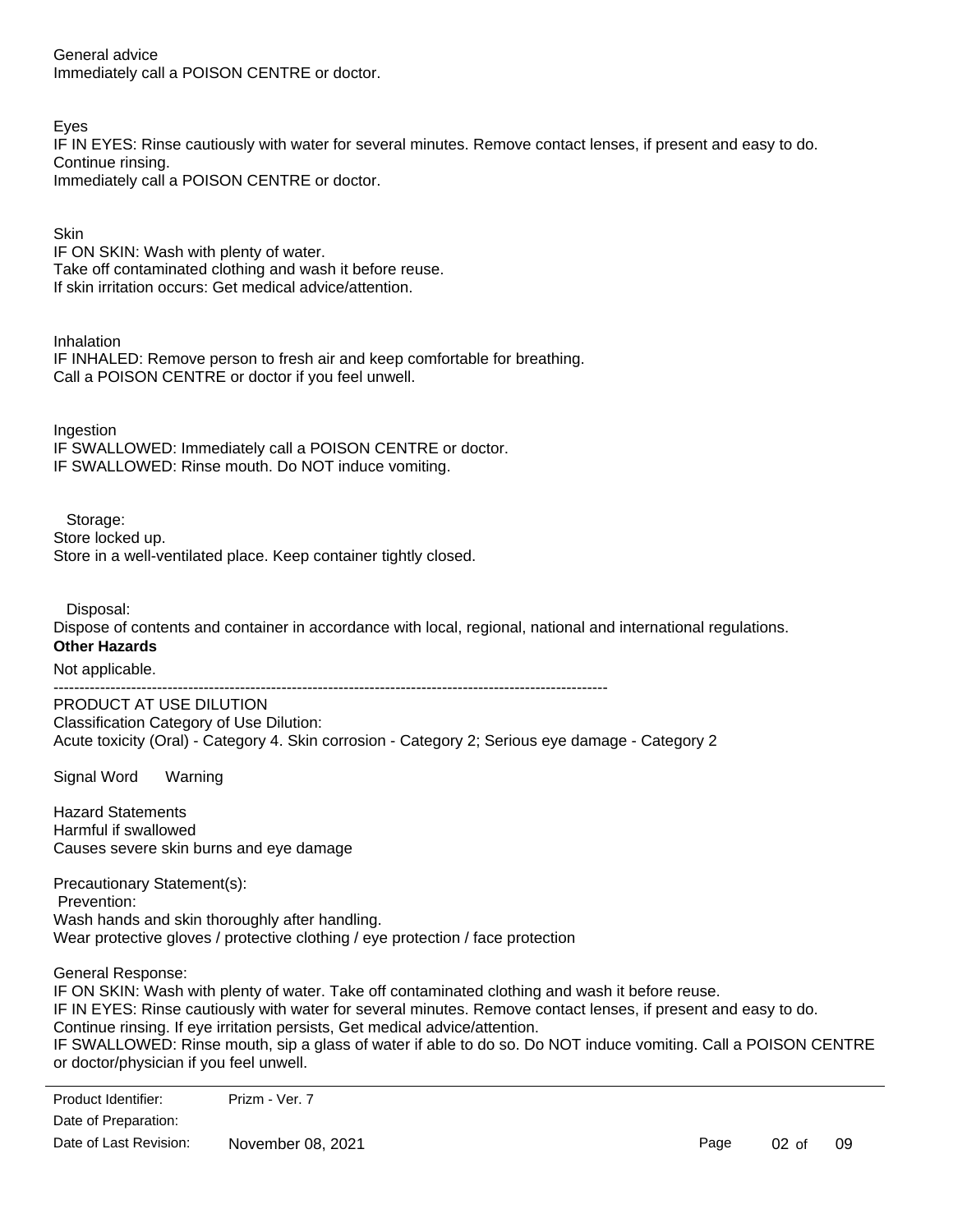# **SECTION 3. COMPOSITION/INFORMATION ON INGREDIENTS**

| <b>Chemical Name</b>                                          | CAS No.     | $\%$        | Other Identifiers | <b>Other Names</b> |
|---------------------------------------------------------------|-------------|-------------|-------------------|--------------------|
| Sodium Percarbonate                                           | 15630-89-4  | $10 - 30$   |                   |                    |
| Benzenesulphonic acid, C10-C13<br>alkyl derivs., sodium salts | 68411-30-3  | $10 - 30$   |                   |                    |
| Sodium Metasilicate                                           | 6834-92-0   | $10 - 20$   |                   |                    |
| Tetrasodium<br>ethylenediaminetetraacetate                    | 64-02-8     | $10 - 20$   |                   |                    |
| Mixed Ethoxylated Alcohol                                     | proprietary | $5 - 15$    |                   |                    |
| Alcohols, c12-15, ethoxylated                                 | 68131-39-5  | $5 - 10$    |                   |                    |
| 2-propenoic acid, homopolymer,<br>sodium salt                 | 9003-04-7   | $5 - 10$    |                   |                    |
| Dodecanamide, N-(2-hydroxyethyl)-                             | 142-78-9    | $5 - 10$    |                   |                    |
| Subtilisins (proteolytic enzymes)                             | 9014-01-1   | $1 - 5$     |                   |                    |
| Alpha-amylase (aep)                                           | 9000-90-2   | $0.1 - 1.0$ |                   |                    |
| Fragrance.                                                    | proprietary | $0 - 1$     |                   |                    |
| Stilbene derivative                                           | 16470-24-9  | $0 - 1$     |                   |                    |
| <b>Blue Dye</b>                                               | proprietary | $0 - 0.001$ |                   |                    |

------------------------------------------------------------------------------------------------------------.

#### **Notes**

### PRODUCT AT USE DILUTION

Contains ingredients listed above at weight % less than 0.5%

# **SECTION 4. FIRST-AID MEASURES**

#### **First-aid Measures**

#### **Inhalation**

Remove source of exposure or move to fresh air. Get medical advice or attention if you feel unwell or are concerned.

#### **Skin Contact**

Wash gently and thoroughly with lukewarm, gently flowing water and mild soap for 5 minutes. Thoroughly clean clothing, shoes and leather goods before reuse or dispose of safely.

#### **Eye Contact**

Immediately rinse the contaminated eye(s) with lukewarm, gently flowing water for 15-20 minutes, while holding the eyelid(s) open. Seek immediate medical attention/advice.

#### **Ingestion**

Do NOT induce vomiting. Drink plenty of water. Never give anything by mouth to an unconscious person. If symptoms persist, call a physician.

#### **First-aid Comments**

Get medical advice or attention if you feel unwell or are concerned.

----------------------------------------------------------------------------------------------------------

# PRODUCT AT USE DILUTION

# EYE CONTACT:

IF IN EYES: Rinse cautiously with water for several minutes. Remove contact lenses, if present and easy to do. Continue rinsing. If eye irritation persists, Get medical advice/attention.

enduct Identifier: Prizm - Ver. 7 Wash off immediately with plenty of water for attention in the mild solution in a value of an attention if an a<br>If available to contract medical attention if available to contract medical attention if an attention if an at Date of Preparation:

Date of Last Revision: November 08, 2021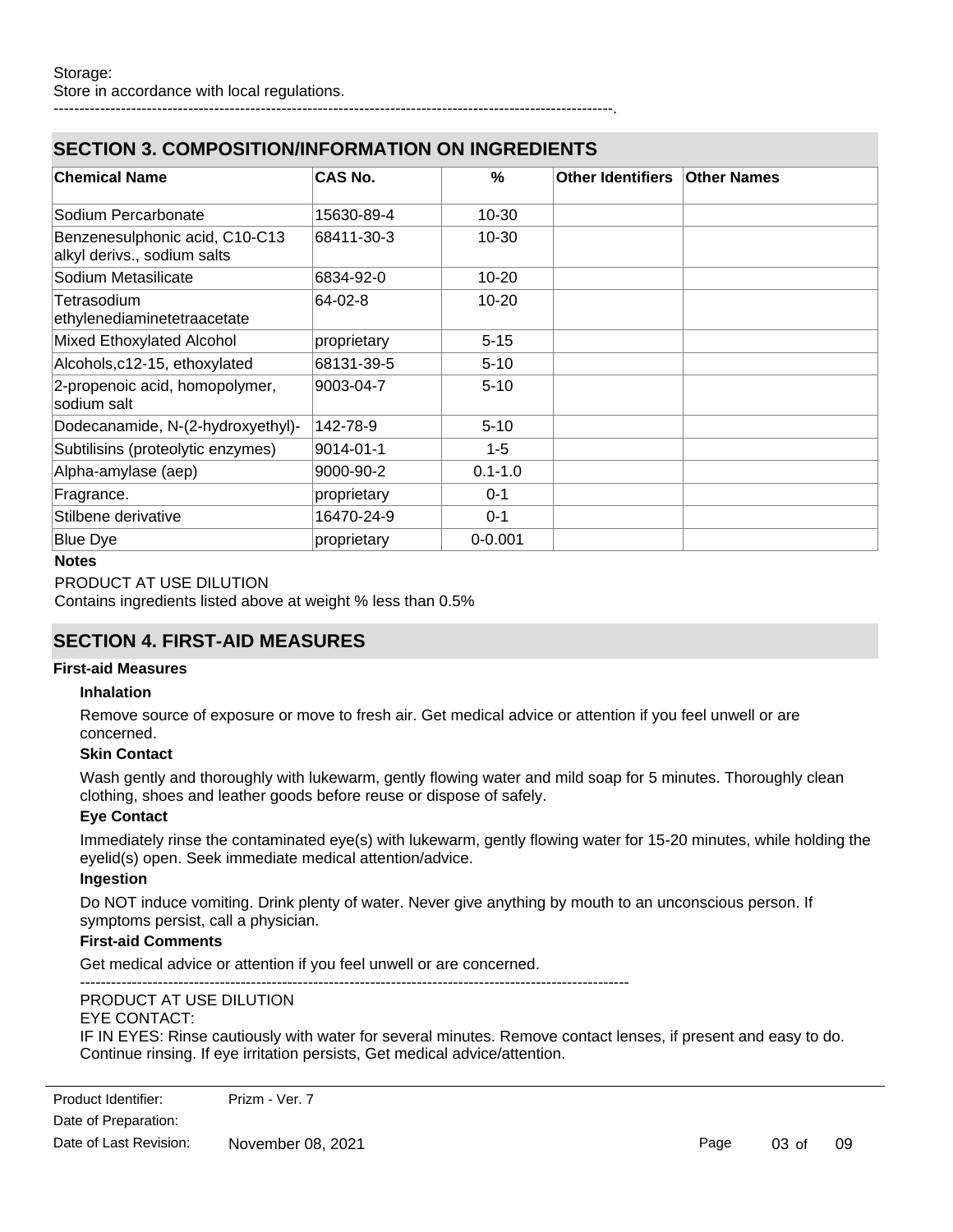### SKIN CONTACT:

Wash off immediately with plenty of water for at least 15 minutes. Use mild soap if available. Get medical attention if irritation develops and persists.

# INHALATION:

Get medical attention if symptoms occur.

#### INGESTION:

Rinse mouth. Get medical attention if symptoms occur. ----------------------------------------------------------------------------------------------------------.

#### **Most Important Symptoms and Effects, Acute and Delayed**

None known.

#### **Immediate Medical Attention and Special Treatment**

#### **Special Instructions**

Treat symptomatically.

# **SECTION 5. FIRE-FIGHTING MEASURES**

#### **Extinguishing Media**

#### **Suitable Extinguishing Media**

Water. Carbon dioxide (CO 2 ). Dry chemical.

#### **Unsuitable Extinguishing Media**

None known.

#### **Specific Hazards Arising from the Product**

Not sensitive to static discharge.

Not sensitive to mechanical Impact.

### **Special Protective Equipment and Precautions for Fire-fighters**

As in any fire, wear self-contained breathing apparatus pressure-demand, MSHA/NIOSH (approved or equivalent) and full protective gear.

As in any fire, wear self-contained breathing apparatus pressure-demand, MSHA/NIOSH (approved or equivalent) and full protective gear.

# **SECTION 6. ACCIDENTAL RELEASE MEASURES**

### **Personal Precautions, Protective Equipment, and Emergency Procedures**

Avoid contact with skin, eyes and clothing. Do not breathe spray mist. Ensure adequate ventilation. Use personal protective equipment. If spilled, take caution, as material can cause surfaces to become slippery.

#### **Environmental Precautions**

Avoid release to the environment. Collect spillage. See Section 12 for additional Ecological Information. Dispose of contents/container to an approved waste disposal plant.

### **Methods and Materials for Containment and Cleaning Up**

Contain and soak up spill with absorbent that does not react with spilled product. Collect and reuse if possible. Following product recovery, flush area with water. **Other Information**

#### ---------------------------------------------------------------------------------------------------------- PRODUCT AT USE DILUTION

Personal precautions, protective equipment and emergency procedures: Avoid contact with skin, eyes and clothing. Do not breathe spray mist. Ensure adequate ventilation. Use personal protective equipment. Solution can cause surfaces to become slippery

Environmental precautions:

Avoid release to the environment. Rinse or mop up use solutions. Solutions may be flushed down sanitary sewer drains.

| Product Identifier:    | Prizm - Ver. 7    |      |       |    |
|------------------------|-------------------|------|-------|----|
| Date of Preparation:   |                   |      |       |    |
| Date of Last Revision: | November 08, 2021 | Page | 04 of | 09 |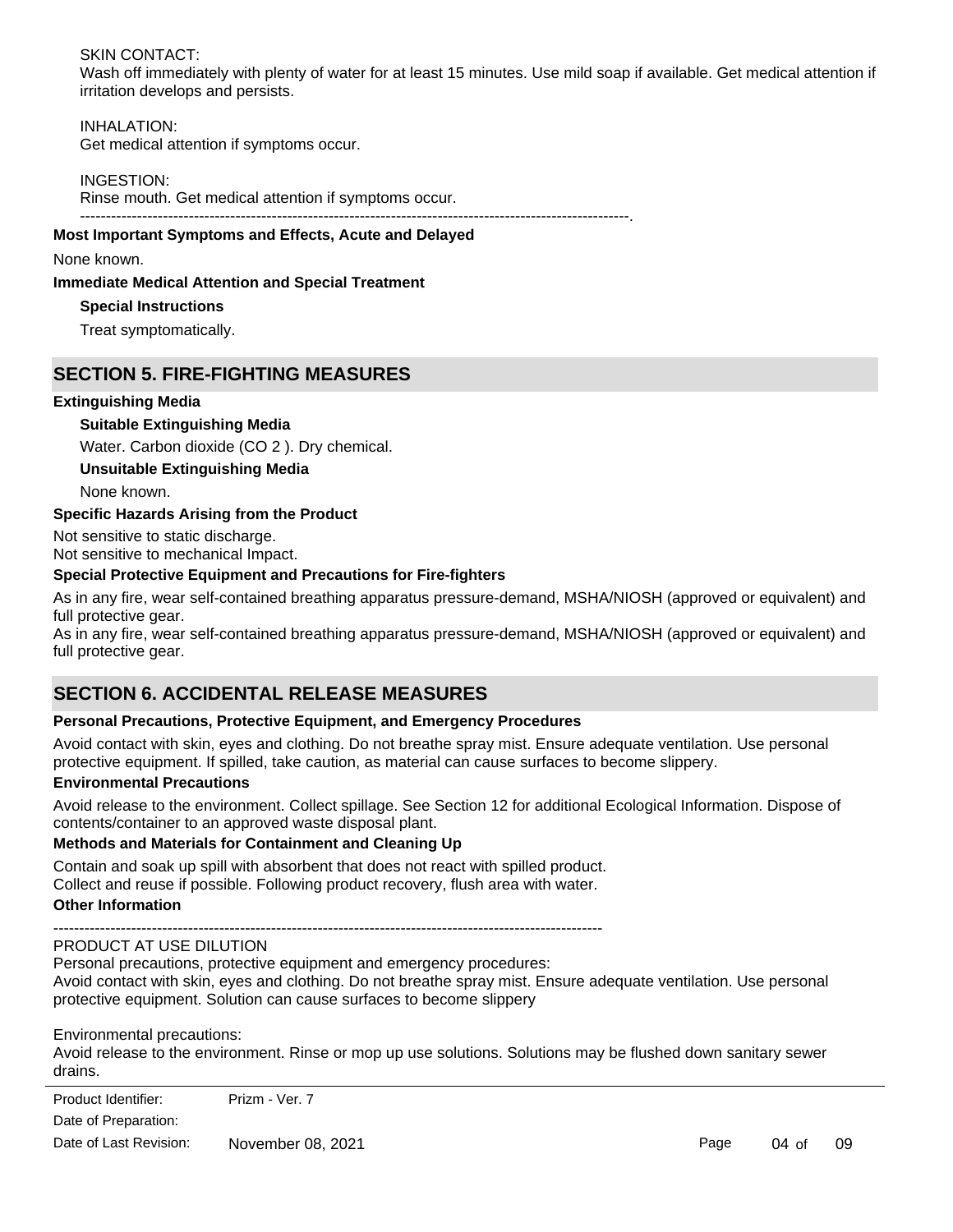Methods and materials for containment and cleaning up:

Stop leak if safe to do so. Contain spillage, and then collect with noncombustible absorbent material, (e.g. sand, earth, diatomaceous earth, vermiculite) and place in container for disposal according to local / national regulations (see section 13). For large spills, dike spilled material or otherwise contain material to ensure runoff does not reach a waterway.

----------------------------------------------------------------------------------------------------------.

# **SECTION 7. HANDLING AND STORAGE**

# **Precautions for Safe Handling**

Handle in accordance with good industrial hygiene and safety practice. Ensure adequate ventilation. Avoid contact with skin, eyes and clothing. Do not breathe vapours or spray mist. Do not eat, drink or smoke when using this product, or its use solutions.

# **Conditions for Safe Storage**

Keep container tightly closed. Keep container closed when not in use. Keep out of the reach of children.

---------------------------------------------------------------------------------------------------------- PRODUCT AT USE DILUTION Precautions for Safe Handling: Avoid contact with skin and eyes. Wash hands thoroughly after handling.

Conditions for Safe Storage:

Keep out of reach of children. Store in suitable labeled containers. ----------------------------------------------------------------------------------------------------------.

# **SECTION 8. EXPOSURE CONTROLS/PERSONAL PROTECTION**

A5 = Not suspected as a human carcinogen.

### **Appropriate Engineering Controls**

Provide eyewash in work area, if contact or splash hazard exists.

### **Individual Protection Measures**

## **Eye/Face Protection**

Wear chemical safety goggles and face shield when contact is possible.

#### **Skin Protection**

Rubber or vinyl gloves recommended when handling solid chemicals or their use solutions.

### **Respiratory Protection**

If exposure limits are exceeded or irritation is experienced, NIOSH/MSHA approved respiratory protection should be worn.

# **SECTION 9. PHYSICAL AND CHEMICAL PROPERTIES**

# **Basic Physical and Chemical Properties**

| Appearance                          | Light blue.                                         |
|-------------------------------------|-----------------------------------------------------|
| Odour                               | Pleasant                                            |
| <b>Odour Threshold</b>              | Not available                                       |
| pH                                  | Not applicable                                      |
| <b>Melting Point/Freezing Point</b> | 60 °C (140 °F) (melting); Not applicable (freezing) |
| <b>Initial Boiling Point/Range</b>  | Not available                                       |
| <b>Flash Point</b>                  | Not available                                       |
| <b>Evaporation Rate</b>             | Not applicable                                      |
| <b>Flammability (solid, gas)</b>    | Not applicable                                      |
|                                     |                                                     |

**Explosive Limit**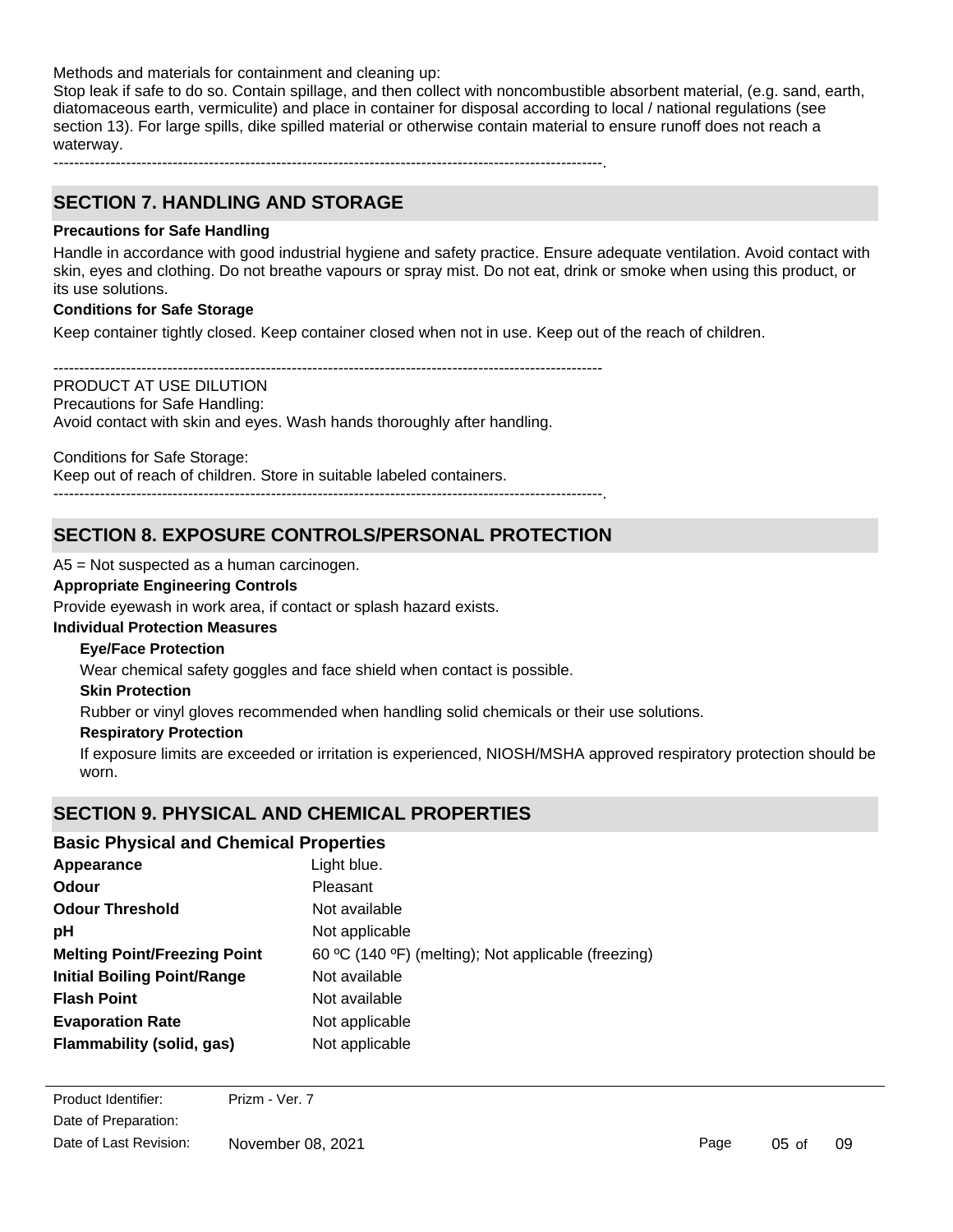| <b>Upper/Lower Flammability or</b><br><b>Explosive Limit</b> | Not applicable (upper); Not applicable (lower)       |
|--------------------------------------------------------------|------------------------------------------------------|
| <b>Vapour Pressure</b>                                       | Not applicable                                       |
| Vapour Density (air $= 1$ )                                  | Not applicable                                       |
| Relative Density (water $= 1$ )                              | Not available                                        |
| <b>Solubility</b>                                            | Soluble in water; Not available (in other liquids)   |
| <b>Partition Coefficient,</b><br>n-Octanol/Water (Log Kow)   | Not applicable                                       |
| <b>Auto-ignition Temperature</b>                             | Not applicable                                       |
| <b>Decomposition Temperature</b>                             | Not available                                        |
| Viscosity                                                    | Not applicable (kinematic); Not applicable (dynamic) |
| <b>Other Information</b>                                     |                                                      |
| <b>Physical State</b>                                        | Solid                                                |
| <b>Use Dilution</b>                                          | Use dilution pH is 9.5 - 10.5 pH                     |
| <b>VOC Content</b>                                           | $VOC$ Content $(\%) = 0\%$                           |
| <b>Other Physical Property 3</b>                             | Contains an mild oxidizing agent                     |
|                                                              |                                                      |

# **SECTION 10. STABILITY AND REACTIVITY**

**Chemical Stability** Normally stable. **Conditions to Avoid** None known. **Incompatible Materials** None known. **Hazardous Decomposition Products** None known. **Possibility of Hazardous Reactions** None expected under normal conditions of storage and use. **Reactivity** None known.

# **SECTION 11. TOXICOLOGICAL INFORMATION**

# **Likely Routes of Exposure**

Skin contact; eye contact; inhalation.

# **Acute Toxicity**

| <b>Chemical Name</b>                                             | <b>LC50</b>   | LD50 (oral)           | LD50 (dermal)       |
|------------------------------------------------------------------|---------------|-----------------------|---------------------|
| Tetrasodium<br>ethylenediaminetetraacetate                       | Not available | 1780-1800 mg/kg (rat) | Not available       |
| Sodium Metasilicate                                              | Not available | 1280 mg/kg (rat)      | Not available       |
| Benzenesulphonic acid,<br>C10-C13 alkyl derivs.,<br>sodium salts | Not available | 1020 mg/kg (rat)      | Not available       |
| Sodium Percarbonate                                              | Not available | 2400 mg/kg (rat)      | 2480 mg/kg (rabbit) |
| Alcohols, c12-15, ethoxylated Not available                      |               | 1830 mg/kg (rat)      | 2480 mg/kg (rabbit) |
| $C_{\mathcal{F}}$                                                |               |                       |                     |

LC50: No information was located.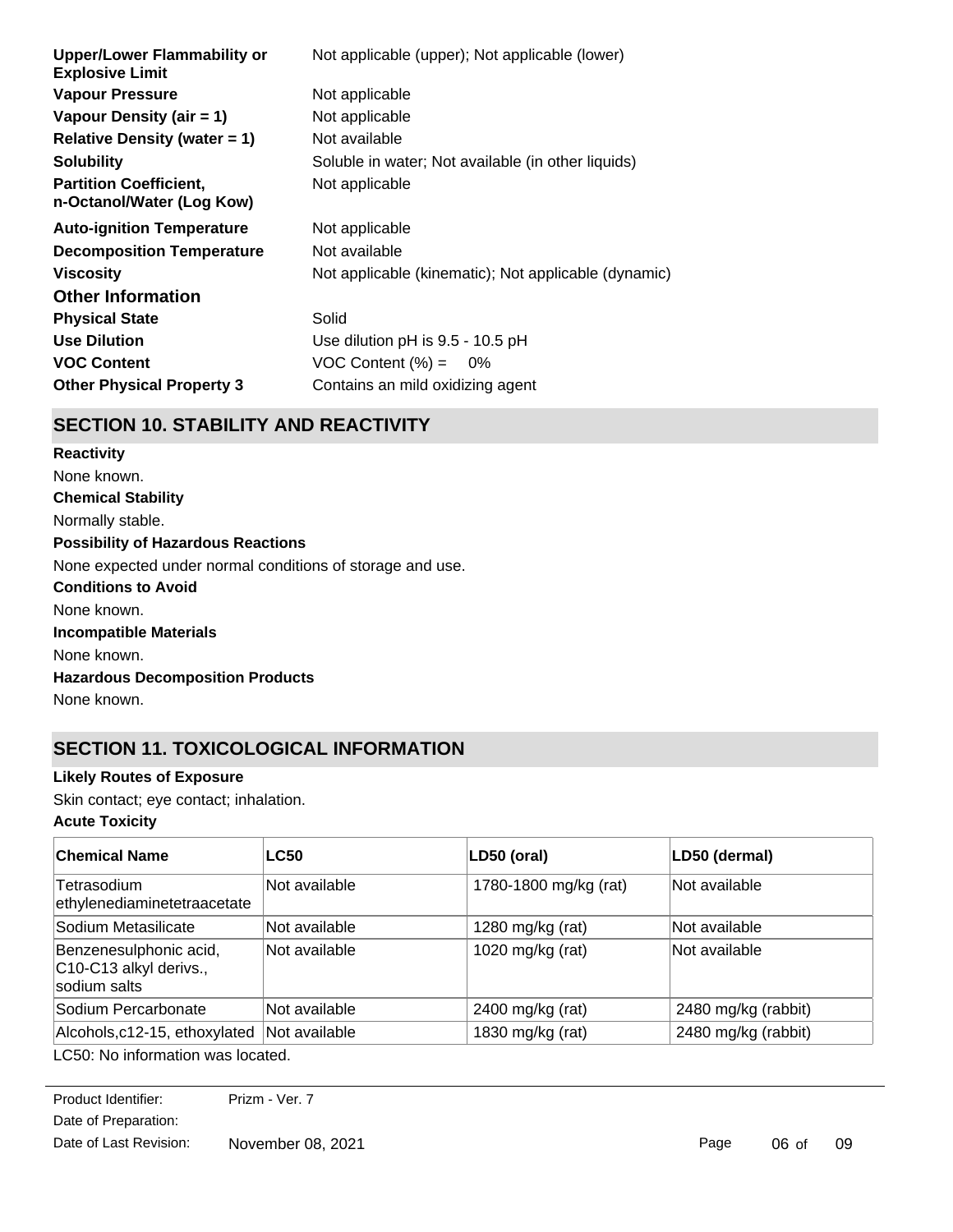LD50 (oral): No information was located. **Skin Corrosion/Irritation** Causes severe skin burns. **Serious Eye Damage/Irritation** Causes serious eye damage. **STOT (Specific Target Organ Toxicity) - Single Exposure Inhalation** May cause irritation of respiratory tract. **Ingestion** Harmful if swallowed. Ingestion may cause gastrointestinal irritation, nausea, vomiting and diarrhea. No information available. **STOT (Specific Target Organ Toxicity) - Repeated Exposure Respiratory and/or Skin Sensitization** No information available. **Carcinogenicity** Not a carcinogen. **Development of Offspring** No information was located. **Reproductive Toxicity** No information was located. **Germ Cell Mutagenicity** Not mutagenic. **Interactive Effects** No information was located. **Other Information** --------------------------------------------------------------------------------------- LD50 (dermal): No information was located. **Sexual Function and Fertility Effects on or via Lactation** No information was located. No information was located. **Aspiration Hazard**

#### PRODUCT AT USE DILUTION

Inhalation: May cause irritation of respiratory tract. Eye Contact: Causes eye irritation. Skin Contact: Causes skin irritation. Ingestion: Harmful if swallowed. Ingestion may cause gastrointestinal irritation, nausea, vomiting, and diarrhea.

# **SECTION 12. ECOLOGICAL INFORMATION**

#### **Ecotoxicity**

Harmful, with long lasting effects to aquatic life, based on acute toxicity tests.

### **Acute Aquatic Toxicity**

| <b>Chemical Name</b>                           | LC50 Fish     | <b>EC50 Crustacea</b> | ErC50 Aguatic<br>Plants | ErC50 Algae   |
|------------------------------------------------|---------------|-----------------------|-------------------------|---------------|
| 2-propenoic acid,<br> homopolymer, sodium salt | Not available | Not available         | Not available           | Not available |

**Product Identifier:** Prizm - Ver. 7 Date of Preparation: Date of Last Revision: November 08, 2021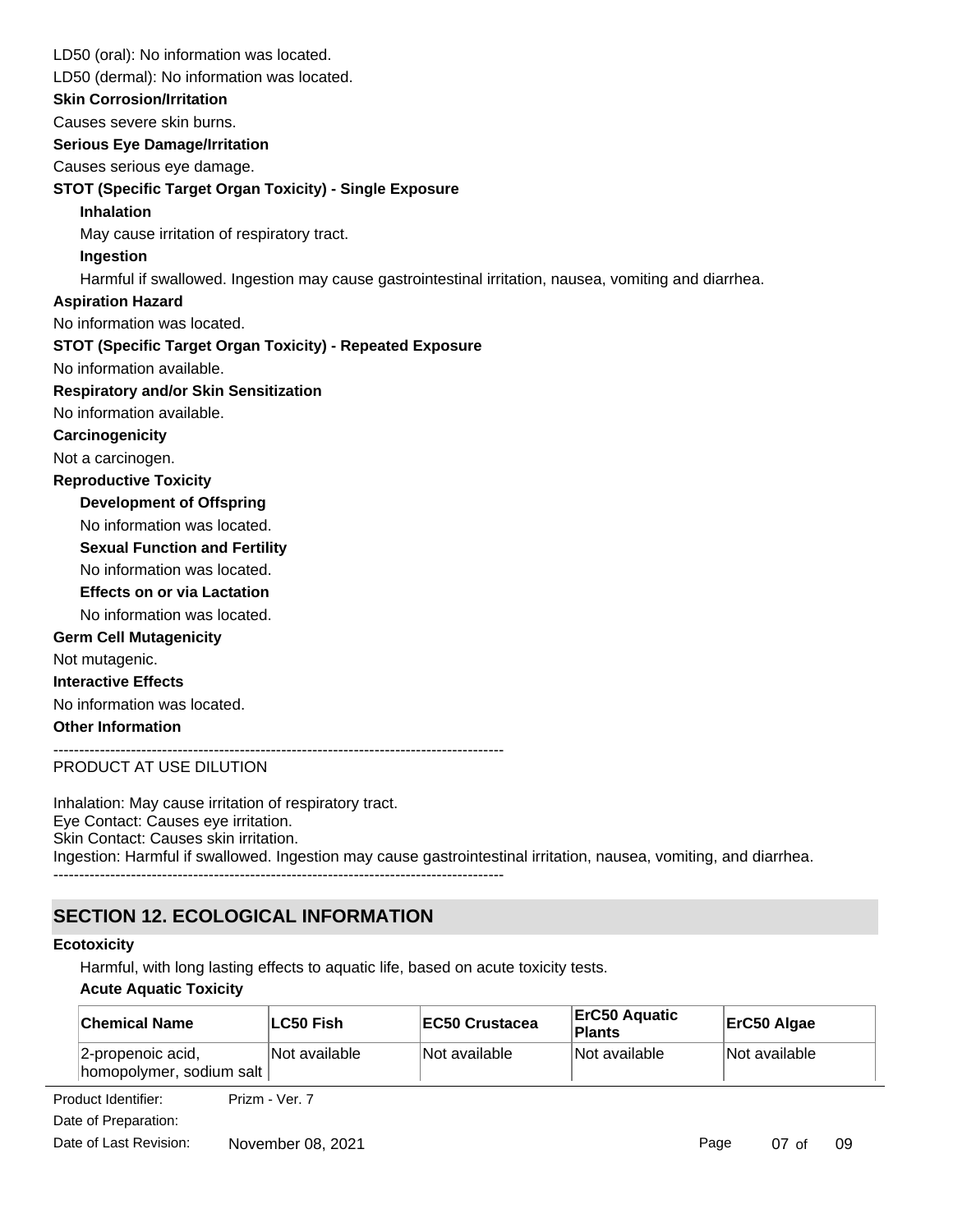| Tetrasodium<br>ethylenediaminetetraaceta   macrochirus<br>∣te    | 490 mg/L (Lepomis<br>(bluegill); 96-hour;<br>static)            | 610 mg/L (Daphnia<br>magna (water flea);<br>24-hour) | Not available        | 2.77 $mg/L$<br>(Desmodesmus<br>subspicatus (algae);<br>72-hour)               |
|------------------------------------------------------------------|-----------------------------------------------------------------|------------------------------------------------------|----------------------|-------------------------------------------------------------------------------|
| Sodium Metasilicate                                              | 2320 mg/L (96-hour;<br>static)                                  | 247 mg/L (Daphnia<br>magna (water flea);<br>48-hour) | <b>Not available</b> | Not available                                                                 |
| Benzenesulphonic acid,<br>C10-C13 alkyl derivs.,<br>sodium salts | 1.67 mg/L (Lepomis<br>macrochirus<br>(bluegill); 96-hour)       | 2.9 mg/L (Daphnia<br>magna (water flea);<br>48-hour) | Not available        | $29 \text{ mg/L}$<br>(Pseudokirchneriella<br>subcapitata (algae);<br>96-hour) |
| Sodium Percarbonate                                              | $0.088$ mg/L<br>(Lepomis<br>macrochirus<br>(bluegill); 96-hour) | 4.9 mg/L (Daphnia<br>magna (water flea);<br>48-hour) | Not available        | Not available                                                                 |

#### **Persistence and Degradability**

No information available.

#### **Bioaccumulative Potential**

No information available.

#### **Mobility in Soil**

No information was located.

#### **Other Adverse Effects**

There is no information available.

# **SECTION 13. DISPOSAL CONSIDERATIONS**

#### **Disposal Methods**

Dispose of contents and container in accordance with local, regional, national and international regulations.

# **SECTION 14. TRANSPORT INFORMATION**

Not regulated under Canadian TDG regulations. Not regulated under US DOT Regulations.

**Environmental Hazards** Not applicable

**Special Precautions** Not applicable

### **Transport in Bulk According to Annex II of MARPOL 73/78 and the IBC Code**

Not applicable

# **SECTION 15. REGULATORY INFORMATION**

### **Safety, Health and Environmental Regulations**

#### **Canada**

# **Domestic Substances List (DSL) / Non-Domestic Substances List (NDSL)**

All ingredients are listed on the DSL/NDSL.

### **USA**

# **Toxic Substances Control Act (TSCA) Section 8(b)**

All ingredients are listed on the TSCA Inventory.

### **Additional USA Regulatory Lists**

### SARA Title III - Section 313:

Section 313 of Title III of the Superfund Amendments and Reauthorization Act of 1986 (SARA). This product does not contain any chemicals which are subject to the reporting requirements of the Act and Title 40 of the Code of

Date of Preparation: Date of Last Revision: November 08, 2021 Product Identifier: Prizm - Ver. 7

Federal Regulations, Part 372.